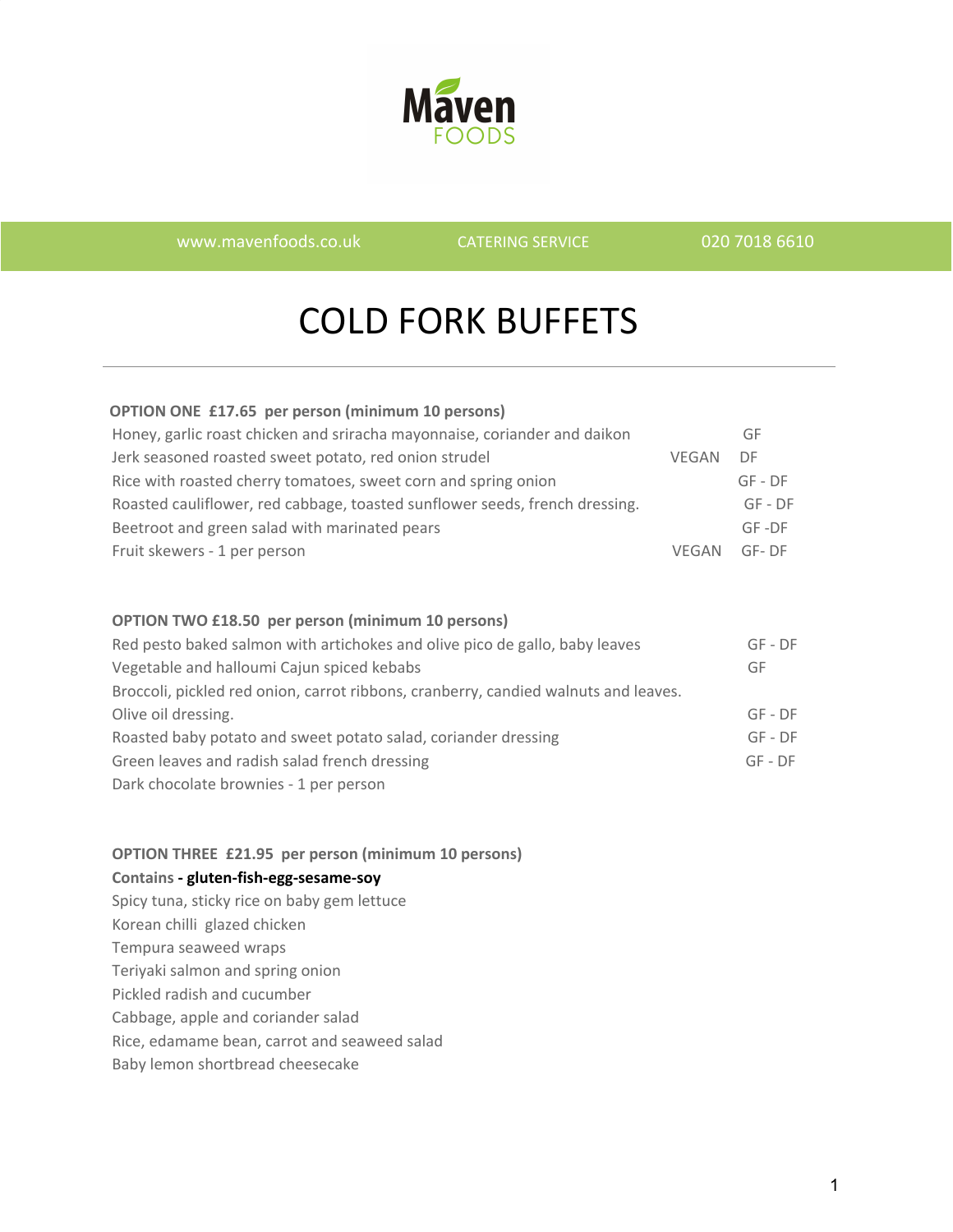# **Please note:** feel free to mix and match between menus and we will re-quote. You can always add extra sweet foods- please see below *For all allergens please ask for full listings*

#### **OPTION FOUR £22.50 per person (minimum 10 persons)** Harissa roasted lamb with hummus and pomegranate dressing GF - DF GF - DF Parsley and lemon marinated salmon and roasted peppers GF - DF Sun bluch tomato and goats chees

| Sun blush tomato and goats cheese tart             |              |           |
|----------------------------------------------------|--------------|-----------|
| Baby potato salad with chives, yoghurt dressing    |              | GF        |
| Beef tomato and basil dressing                     |              | $GF - DF$ |
| Salad leaves, red cabbage topped with nigella seed |              | $GF - DF$ |
| Fresh fruit selection                              | <b>VFGAN</b> | $GF - DF$ |

#### **OPTION FIVE £24.25 per person (minimum 10 persons)**

| Thai spiced chicken with noodles, baby spinach in a coconut and coriander dressing |              | $GF - DF$ |
|------------------------------------------------------------------------------------|--------------|-----------|
| Teriyaki glazed salmon, toasted sesame seeds and spring onions                     |              | DF        |
| Vietnamese spring rolls with peanut sauce                                          | <b>VEGAN</b> | DF        |
| Rice with roasted cherry tomatoes, sweet corn and spring onion                     |              | $GF - DF$ |
| Carrot, pea and wakame seaweed.                                                    |              | DF        |
| Broccoli, ginger and black bean.                                                   |              | DF        |
| Tomato and pickled red onions, herbs.                                              |              | $GF - DF$ |
| Raspberry tiramisu pots - 1 per person                                             |              |           |

#### **OPTION SIX @ £26.85 per person (minimum 10 persons)**

| Rare roast beef with marinated artichokes and sunblush tomatoes   |       | $GF - DF$ |
|-------------------------------------------------------------------|-------|-----------|
| Stilton and broccoli tart                                         |       |           |
| Grilled tuna, green beans, olives, egg, caper and lemon dressing  |       | $GF - DF$ |
| Pea, spring onion, baby potato and leaves. Rocket pesto           |       | $GF - DF$ |
| Sesame, carrot, cucumber salad with a soy, chilli ginger dressing |       | DF.       |
| Baby leaves shaved beetroot and radish                            |       | $GF - DF$ |
| Carpaccio of beef tomato drizzled with basil olive oil            |       | $GF - DF$ |
| Fresh fruit selection                                             | VFGAN | $GF - DF$ |

**Please note:** feel free to mix and match between menus and we will re-quote. You can always add extra sweet foods- please see below *For all allergens please ask for full listings*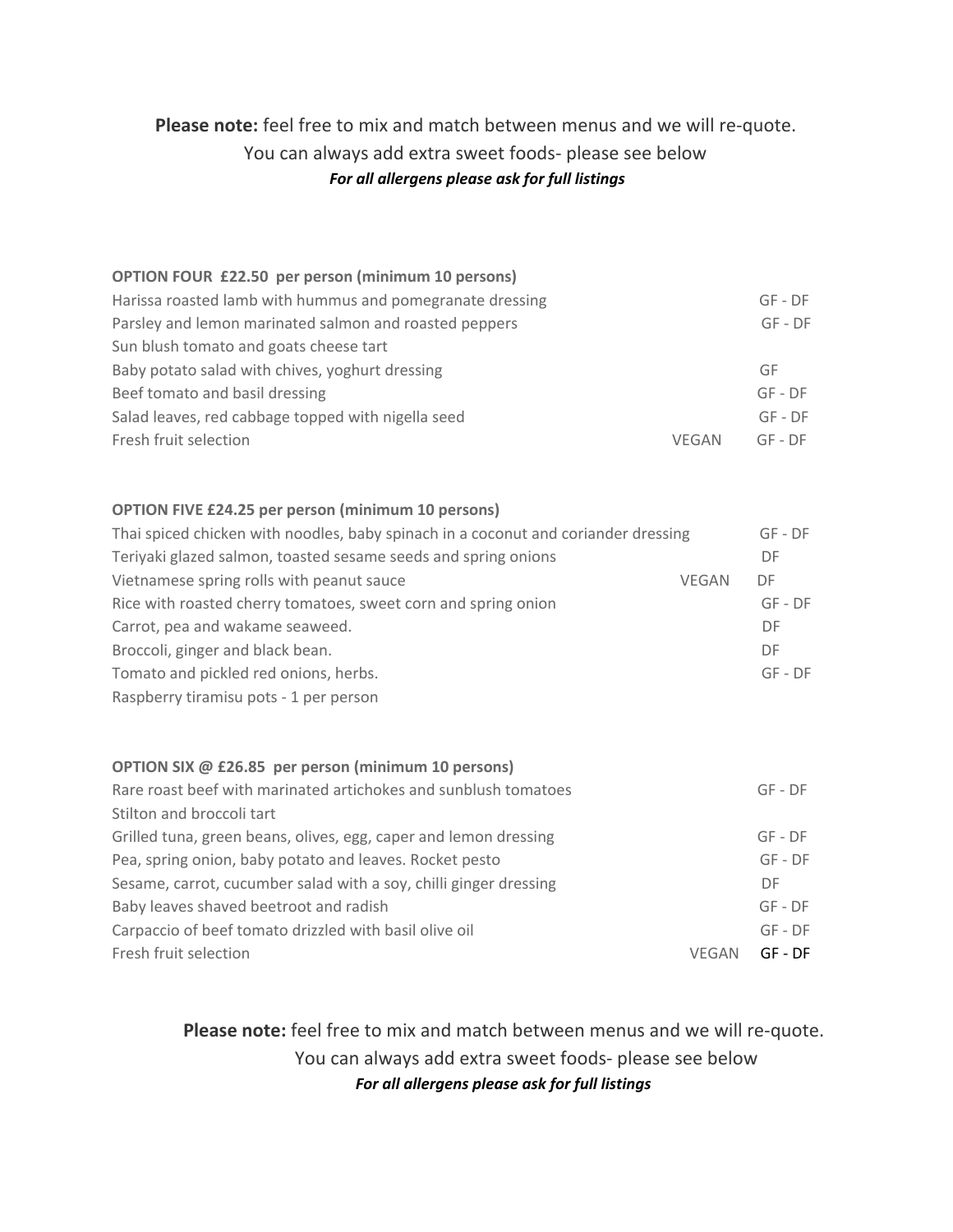#### **OPTION SEVEN £17.50 per person (minimum 10 persons)**

| Smoked paprika chicken escalope, roasted cherry tomatoes and red onion compote | GF DF |
|--------------------------------------------------------------------------------|-------|
| Lemon baked salmon drizzled with watercress mayonnaise                         | GF    |
| Mozzarella, vine tomato, rocket with balsamic olive oil dressing               | GF    |
| Classic Caesar salad, parmesan and croutons                                    |       |
| Roasted vegetables couscous salad                                              | DE    |
| Selection of melons, yoghurt and honey dip                                     | GF    |

## **OPTION EIGHT £18.85 per person (minimum 10 persons)**

| Charcuterie platter with chorizo, Parma ham, honey roast ham, bresaola, salami, dill cucumbers, grilled |       |
|---------------------------------------------------------------------------------------------------------|-------|
| padron peppers. Sourdough wafers                                                                        | DF    |
| Roasted celeriac falafel cakes, mango salsa                                                             | GF DF |
| Broccoli, asparagus and chinese leaf salad, chilli, soy dressing                                        | GF DF |
| Baby potato and courgette salad and lemon dill dressing (v)                                             | GF DF |
| Baby leaves and cherry tomatoes                                                                         | GF DF |
| Baby brownies                                                                                           |       |

#### **OPTION NINE £21.75 per person (minimum 10 persons)**

| Roast beef with horseradish cream, platter                         | $GF - DF$ |
|--------------------------------------------------------------------|-----------|
| Prawn and smoked salmon, lemon and herb mayonnaise                 | GF        |
| Spanish omelette with tomato salsa (v)                             | GF        |
| Roasted sweet potato, puy lentil, feta, with balsamic dressing     | GF        |
| Italian leaves of endive, rocket and radicchio, olive oil dressing | $GF - DF$ |
| Cucumber, tomato and chive salad, with a miso dressing             | DF        |
| Berry eton mess pots                                               | GF        |

#### **OPTION TEN £23.50 per person (minimum 10 persons)**

| Cajun spiced chicken with roasted peppers and tzatziki dressing                   | GF           |
|-----------------------------------------------------------------------------------|--------------|
| Grilled salmon fillet on bed of mixed leaves, French beans and caper oil dressing | GF DF        |
| Guacamole, mixed bean and lettuce mini wrap                                       | <b>VEGAN</b> |
| Lemon, grilled courgette, chickpea and herb spiced couscous salad                 | <b>GF DF</b> |
| Broccoli and celeriac salad with a sesame dressing                                | DF           |
| Tomato and spring onion salad                                                     | <b>GF DF</b> |
| Fruit selection                                                                   | <b>GF DF</b> |

 **Please note:** feel free to mix and match between menus and we will re-quote. You can always add extra sweet foods- please see below *For all allergens please ask for full listings*